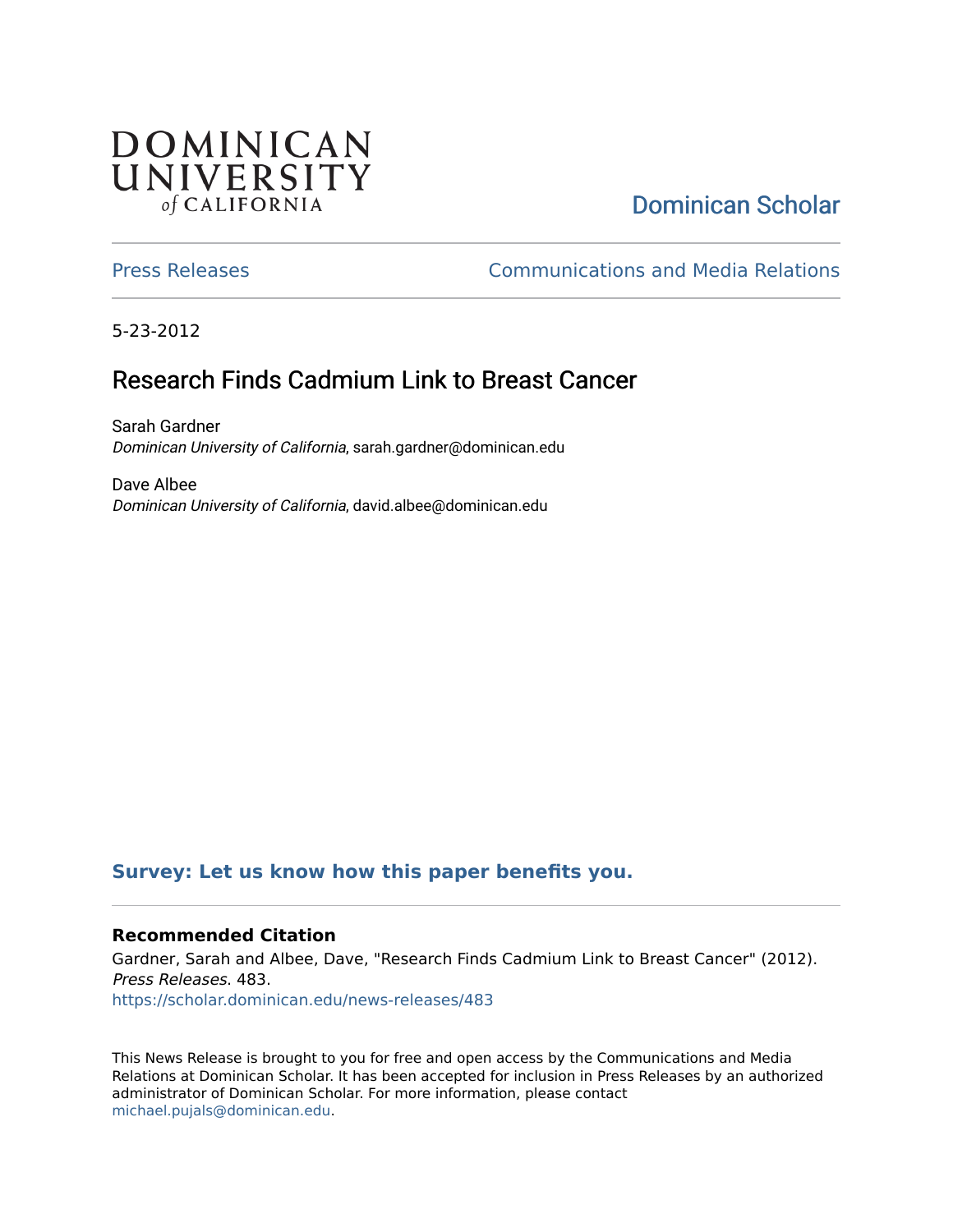#### **Research Finds Cadmium Link to Breast Cancer**

The study by researchers in the lab of Dr. Maggie Louie, associate professor of biochemistry in Dominican's Department of Natural Sciences and Mathematics, shows exposure to cadmium for prolonged periods of time can cause the progression of breast cancer to become more aggressive.

The American Society for Biochemistry and Molecular Biology (ASBMB) selected an abstract of this research to be presented at the ASBMB annual meeting at the Experimental Biology 2012 conference in San Diego on April 23.

Breast cancer results from the abnormal growth of the cells in the mammary gland. The normal growth of mammary gland epithelial cells is modulated by the circulating levels of estrogen, a hormone produced by the ovaries. The activity of estrogen is stimulated by the estrogen receptor (ER). Heavy metals such as cadmium can act as endocrine disruptors and mimic estrogen, thereby disrupting the hormone dependent pathways.

While other studies have shown links between acute cadmium exposure and activation of the ER, Louie's study is one of few to focus on chronic cadmium exposure and breast cancer.

"The relationship between cancer and chronic exposures at low levels is important to understand because most people are not exposed to high levels of heavy metals, unless they work in manufacturing plants that deal with such metals," Louie said.

"Unfortunately, cadmium is all around us. Cadmium is in our food, our water, our makeup, and our air. Understanding the role that cadmium plays in the progression of breast cancer is extremely important in order to find better ways to prevent the disease from advancing."

Louie has received two National Institutes of Health (NIH) grants to study cadmium's relationship with breast cancer. Research supported by the first grant demonstrated that acute cadmium exposure stimulates breast cancer cell growth and activates estrogen receptor regulated gene expression. These findings were published in 2010 in the peer-reviewed journal, Molecular Endocrinology.

The work presented at Experimental Biology 2012 is a follow up study looking at the effects of chronic cadmium exposure on breast cancer progression in a cell culture model that Louie developed in the lab. The study indicates that chronic exposure to cadmium can contribute to the development of more malignant characteristics in breast cancer cells.

"Many of us are exposed to very low levels of cadmium from the environment on a daily basis, and our research shows that even small concentrations of this metal at prolonged exposures can cause breast cancer cell growth."

Cadmium is produced mainly as a byproduct from mining, smelting, and refining sulfidic ores of zinc, lead, and copper. Rocks mined to produce phosphate fertilizers also contain varying amounts of cadmium. Cadmium also is found in rechargeable batteries and cigarette smoke. Cadmium enters the body through consumption of contaminated food or water, or inhalation of cigarette smoke.

The research was conducted by Louie, along with her graduate student Esmeralda Ponce and undergraduate student Natalie Aquino in Louie's lab at Dominican University of California.